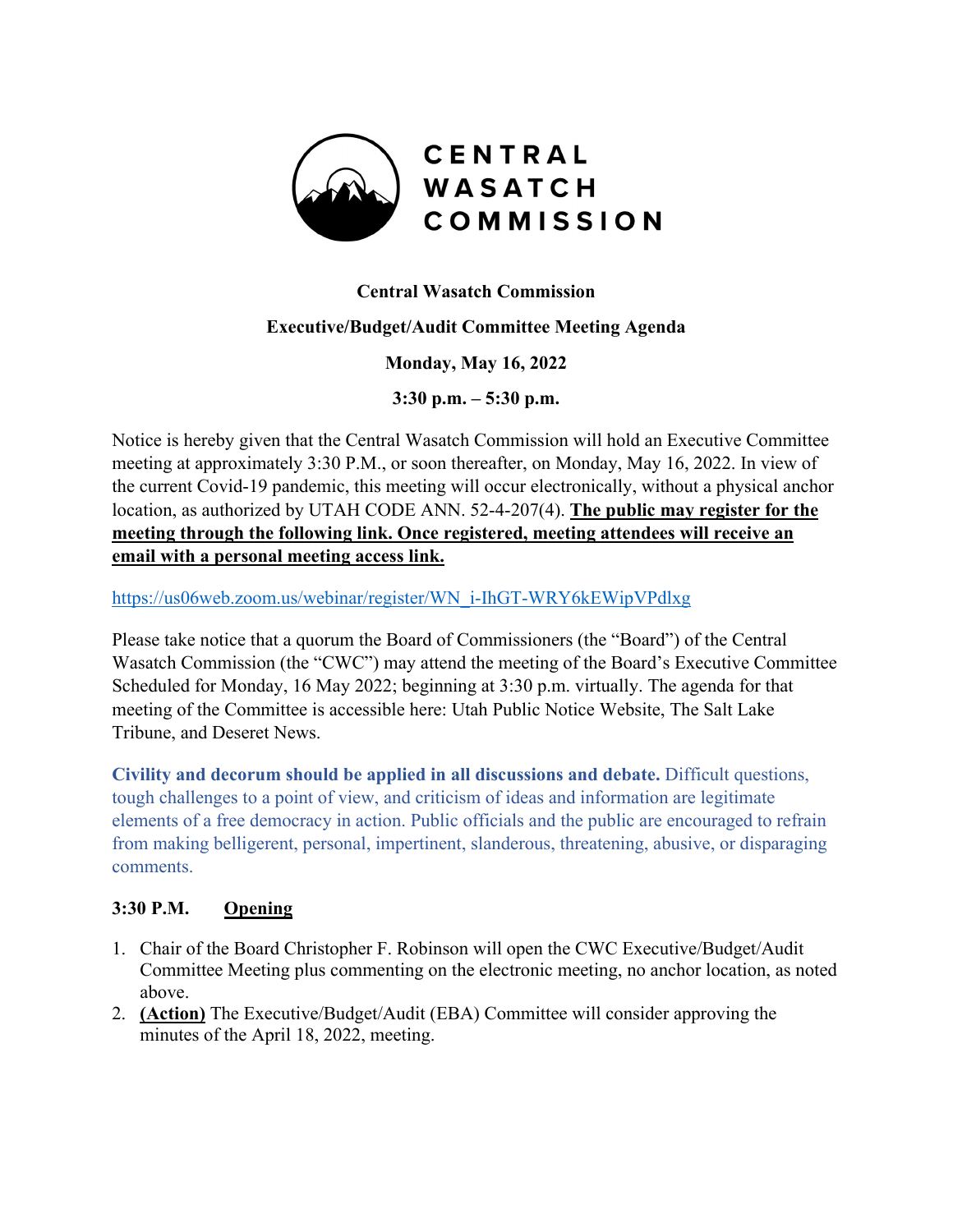# **3:35 P.M. Budget and Audit Informational Items**

- 1. Commissioner Silvestrini will provide an update any 2022-2023 budget changes a. A Public Hearing for the 22/23 FY Budget will be open May  $17<sup>th</sup>$  through May  $31<sup>st</sup>$ .
- 2. Staff Financial Memo
	- a. Commissioner Silvestrini will present the profit and loss year to date/end of 4th quarter projections.
- 3. Fiscal Year 2022/2023 Budget will be sent to the full Commission for approval during June  $6<sup>th</sup>$  meeting.

# **3:55 P.M. Informational Items**

- 1. Organizational Chart
	- Included in meeting materials
- 2. Updated Strategic Planning ○ Included in meeting materials
- 3. Forest Service Presentation during the June  $6<sup>th</sup>$  Board meeting ○ As directed in the Strategic Plan.

## **4:10 P.M. Stakeholders Council Leadership Report**

1. William McCarvill and Barbara Cameron will provide the EBAC with updates from the last Stakeholders Council meeting and its activities.

# **4:15 P.M. Closed Session**

1. Chair of the Board Christopher F. Robinson will begin a closed session for the purposes of discussing the character, professional competence or physical or mental health of an individual as authorized by UTAH CODE ANN. 52-4-205(1)(a).

# **5:00 P.M. Closed Session Ends**

1. Chair of the Board Christopher F. Robinson will end the closed session for the purposes of discussing the character, professional competence or physical or mental health of an individual as authorized by UTAH CODE ANN. 52-4-205(1)(a) and re-open the Central Wasatch Commission Board meeting.

#### **5:00 P.M. Board Meeting Re-Opens**

## **5:00 P.M. Adjourn Committee Meeting**

1. Chair of the Board Christopher F. Robinson will close the CWC Executive/Budget/Audit Committee Meeting.

 $\mathcal{L}_\mathcal{L} = \mathcal{L}_\mathcal{L} = \mathcal{L}_\mathcal{L} = \mathcal{L}_\mathcal{L} = \mathcal{L}_\mathcal{L} = \mathcal{L}_\mathcal{L} = \mathcal{L}_\mathcal{L} = \mathcal{L}_\mathcal{L} = \mathcal{L}_\mathcal{L} = \mathcal{L}_\mathcal{L} = \mathcal{L}_\mathcal{L} = \mathcal{L}_\mathcal{L} = \mathcal{L}_\mathcal{L} = \mathcal{L}_\mathcal{L} = \mathcal{L}_\mathcal{L} = \mathcal{L}_\mathcal{L} = \mathcal{L}_\mathcal{L}$